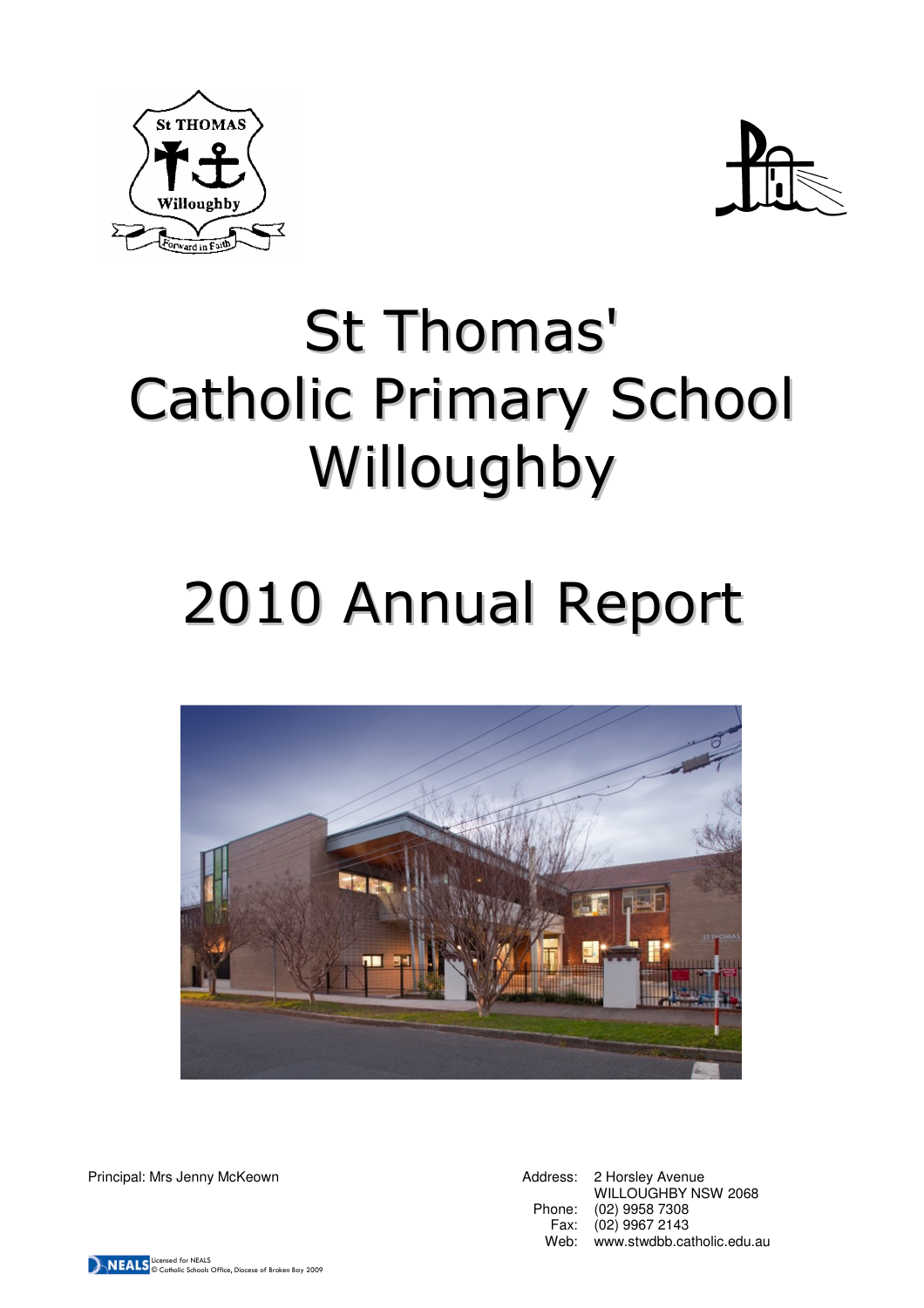

# Message from Our School Community

## 1.1 Message from the Principal

Our purpose as a Catholic school in the St Thomas Willoughby community is to provide an education which challenges all members of our community to reach their full potential in an environment where all feel welcomed, accepted, loved and forgiven. This is how we demonstrate God's love and share in the teaching of Jesus.

St Thomas' is well regarded in the local community for providing an excellent, well balanced education to its students and for its sense of community and pastoral care. This report provides an overview of activities and events during the 2010 school year which contributed to the achievement of our goals and the continued development of our Catholic school community. 2010 was a full and eventful year and we are proud of the broad range of our successes. These included excellent NAPLAN results, successful debating teams in the Australian Independent Schools Debating Association Competition (winning the Primary B section and being finalists in the Primary A section), sports representation at Diocesan level, and an outstandingly successful Art and Craft Show.

#### 1.2 Message from the Parent Body

The role of the Parents and Friends Association (P&F) is to build and strengthen the partnership between family, school, parish and the wider community and to raise funds for the benefit of our children's overall development and learning. In 2010 the P&F hosted a number of events for all of its members with the aim of building a friendly and faith filled community; providing practical help and support to the principal and staff; and supporting parents and friends with their parental and pastoral care responsibilities. Achievements in 2010 included the continued funding of Mathletics membership for all students, assistance with staffing costs, contributions to the cost of lunchtime clubs and co-curricular activities, reading resources, representative uniforms, the purchase of a school branded marquee and a very successful Art and Craft Show.

St Thomas Parents & Friends President

#### 1.3 Message from the Student Body

As Year 6 school leaders in 2010 we have assisted in the smooth running of the school, leading school liturgies and supporting Kindergarten Buddies in their first year at school.

During the year we held a St Vincent de Paul Winter Sleep-in in our Parish Hall, a Great Shave Day and a coloured hair day to raise money for community causes.

A major fund-raising function held annually at St Thomas is the St Thomas Art & Craft Show. As leaders we were able to assist the caterers serving the guests.

St Thomas Year 6 School Leaders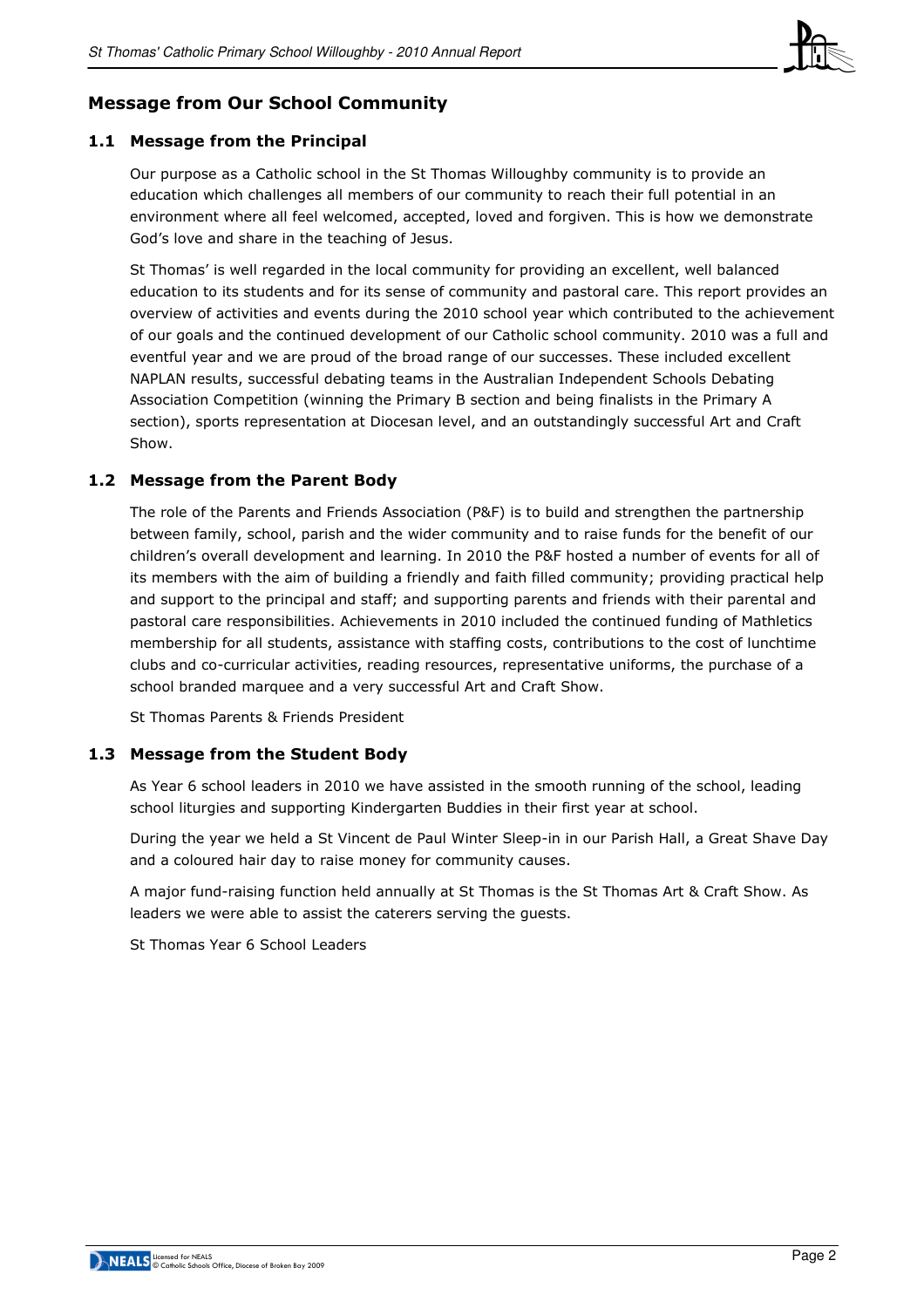

## 2. School Profile

## 2.1 Student Profile

The following information describes the student profile for 2010:

| Girls |     |    | Boys LBOTE* Indigenous Total |     |
|-------|-----|----|------------------------------|-----|
| 157   | 148 | 29 |                              | 305 |

\*Language background other than English

## 2.2 Enrolment Policy

The Diocese of Broken Bay has established an Enrolment Policy† which is implemented by all systemic schools in the Diocese.

The implementation of this policy is monitored by the Catholic Schools Office.

†Copies of this policy and other policies in this report may be obtained from the Catholic Schools Office website at: http://www.csodbb.catholic.edu.au/about/index.html or by contacting the Catholic Schools Office.

## 2.3 Staff Profile

The NSW government requires that this report detail the number of teachers in each of the following categories:

- a) have teaching qualifications from a higher education institution within Australia or as recognised within the National Office of Overseas Skills Recognition (AEI-NOOSR) guidelines
- b) have qualifications as a graduate from a higher education institution within Australia or one recognised within the AEI-NOOSR guidelines but lack formal teacher education qualifications
- c) do not have qualifications as described in (a) or (b) but have relevant successful teaching experience or appropriate knowledge relevant to the teaching context. Such teachers must have been employed:
	- to 'teach' in NSW before 1 October 2004 (either on a permanent, casual or temporary basis), and
	- as a 'teacher' during the last five (5) years in a permanent, casual or temporary capacity.

| a  | c | Total |
|----|---|-------|
| 20 | 0 | 20    |

Further information about the staff profile can be found in the School Facts section of the school's profile page on the My School website.

## 2.4 Teacher Attendance and Retention Rates

The average teacher attendance rate during 2010 was 96%. This figure does not include teachers on planned leave.

The teacher retention rate from 2009 to 2010 was 100%.

#### 2.5 Teacher Satisfaction

Research Australia Development & Innovation Institute made available a satisfaction survey to all staff in Term 3, 2010. Nineteen staff responded to the survey.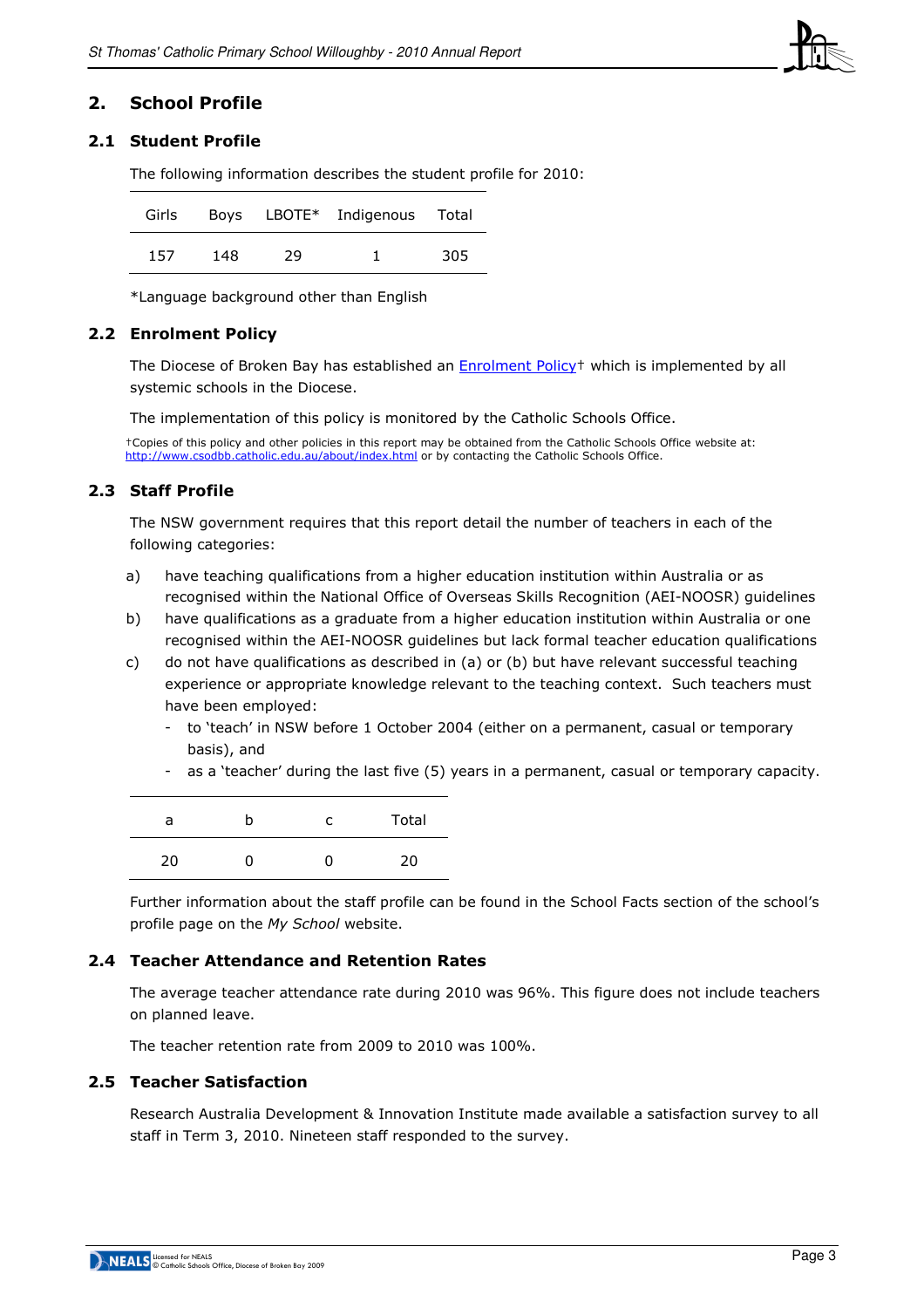

The staff expressed overwhelming confidence in the religious leadership of St Thomas as a school where faith is nurtured in a student centred and supportive way. Staff confidence in the use of data to guide the learning of students in Numeracy was a significant area of growth across the 2010 school year.

The survey identified some significant areas for future development including improving the development of the use of data to guide literacy learning and developing a shared understanding of effective pedagogies for learning at St Thomas.

| Year           | Average student attendance<br>rate $(% )$ |  |  |  |
|----------------|-------------------------------------------|--|--|--|
| K              | 96                                        |  |  |  |
| $\mathbf{1}$   | 96                                        |  |  |  |
| $\overline{2}$ | 95                                        |  |  |  |
| 3              | 97                                        |  |  |  |
| 4              | 97                                        |  |  |  |
| 5              | 96                                        |  |  |  |
| 6              | 98                                        |  |  |  |

# 2.6 Student Attendance and Retention Rates

The average student attendance rate for 2010 was 96%.

Management of non-attendance: In order for students to reach their full potential it is of paramount importance that they attend school regularly. While it is the parents' legal responsibility under the Education Act to ensure that their children attend school regularly, our staff as part of their duty of care, monitor all absences and work in partnership with parents to support and promote the regular attendance of students. In doing so the school, under the leadership of the Principal:

- provides a caring environment which fosters in students, a sense of wellbeing and belonging
- maintains accurate records of student attendance
- implements policies and procedures to monitor student attendance and to address nonattendance issues as and when they arise
- communicates to parents and students, the school's expectations with regard to student attendance and the consequences of not meeting these expectations
- recognises and rewards excellent and improved student attendance.

School attendance records also contain information regarding student absences including reasons for absence and documentation to substantiate reasons for absences. Teachers are required to monitor non attendance diligently on a student by student basis and to bring to the attention of the Principal immediately any unexplained absences, non attendance of a chronic nature, or reasons for non attendance that cause concern. Matters of concern are referred to the Principal, the Catholic Schools Office and the relevant Department of Education and Training officer where appropriate.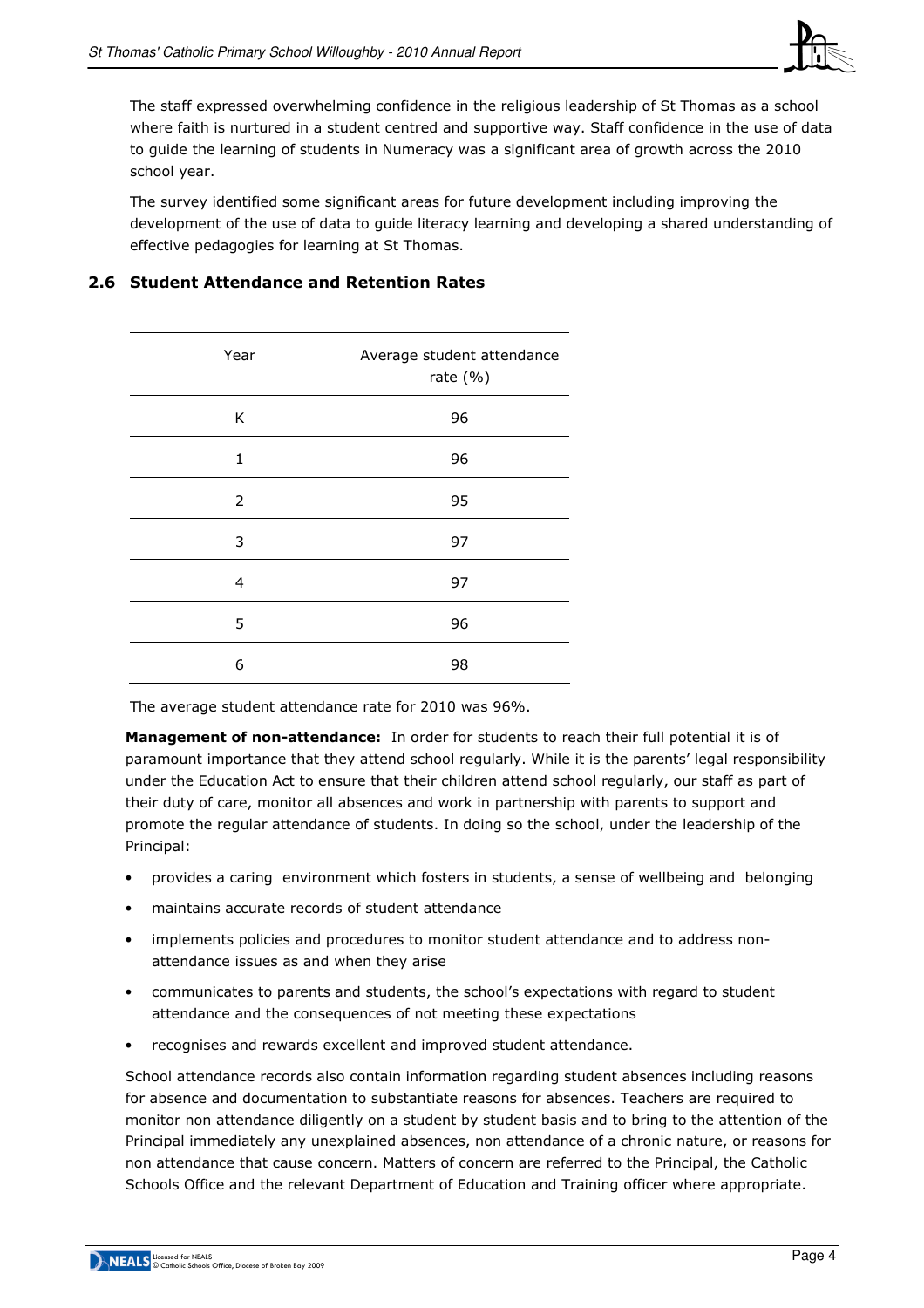

Where a student is not able to attend school for a prolonged period of time due to a medical condition or illness, the school in collaboration with parents provides resources to contribute to the student's continuum of learning where possible.

The Catholic Schools Office (CSO) monitors each school's compliance with student attendance and management of non attendance on an annual basis as a minimum, as part of the system's School Review and Development processes.

## 2.7 Student Satisfaction

Research Australia Development & Innovation Institute made available a satisfaction survey to all students in Year 5 & Year 6 in term 3, 2010. Forty out of forty two students responded to the survey.

Data from the survey showed that students felt strongly that they had lots of opportunties to:

- Use technology,
- Be congratulated on achievements,
- Reflect on their learning and how to improve it.

The analysis of data identified that students may not identify ways in which students and teachers look after each other within the school environment.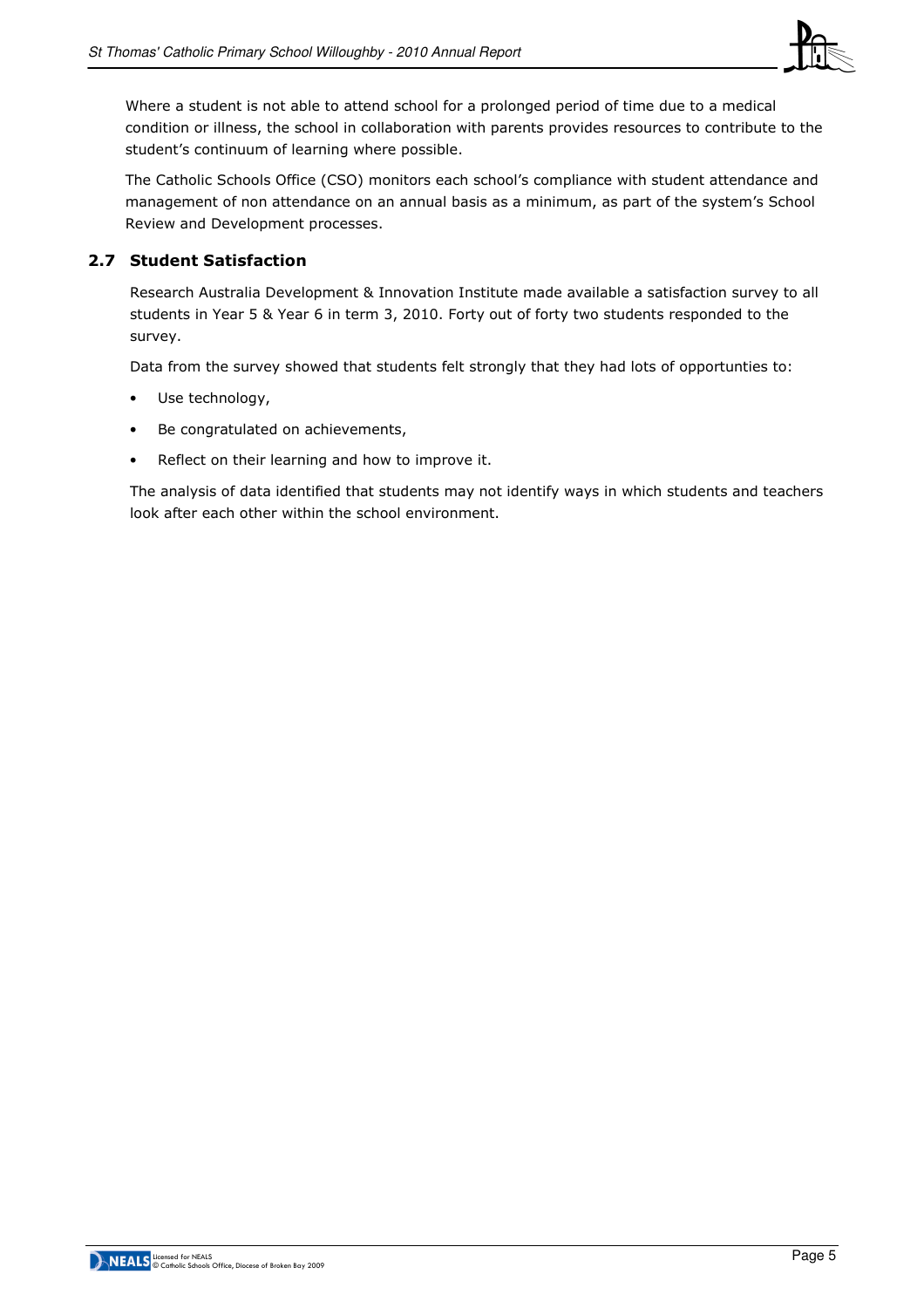

# 3. Catholic Life and Mission

## 3.1 Catholic Heritage

The Sisters of St Joseph from Mount Street, North Sydney were the foundational teachers at St Thomas Catholic School. Their continued presence until 1979 gave the school a charism that has endured to the present day.

The Missionaries of the Sacred Heart initial formation community, which moved to Willoughby in 2005, continue to inspire and influence our school community. Their motto 'May the Sacred Heart of Jesus be everywhere loved! Forever!' compliments the tradition of the Sisters of St Joseph and has continued to enhance the strong partnership between school and parish.

## 3.2 Religious Life of the School

St Thomas liturgies are rich in tradition and are enhanced by the full and active participation of the children from Kindergarten to Year 6. Throughout the year the whole school gathers to celebrate feast days and special events in the tradition of our faith, usually in a Mass or a Liturgy of the Word. Each class has a turn to prepare one of these celebrations and to participate in a special way. The celebration of whole school masses and class masses throughout the year has provided an opportunity for each child to contribute meaningfully and respond to the call to Catholic discipleship. Rostered attendance at Friday morning Mass along with the parish community has fostered closer ties with the broader community this year.

The parish based Sacramental program is fully supported by the school, with many parents volunteering to lead groups.

The school prayer is recited each week at Monday morning assembly.

The parent community are supported through reflections each week in the school newsletter. http://www.dbb.org.au/schools/StThomaswilloughby/

## 3.3 Catholic Worldview

As a Catholic school St Thomas' seeks to strengthen a shared understanding of the central purpose of Catholic education- to build a community of disciples of Jesus. The School has maintained a commitment both within and beyond school life through involvement in the Eucharist and the traditions of the Church. Continued involvement in issues of social justice has highlighted the dignity of all and respect for human rights. A range of fundraising and educational awareness activities have supported such projects as Caritas Project Compassion, World Missions, The Bushfire Appeal, Mini-Missionaries and our local St Vincent de Paul through the Winter Sleep-In.

## 3.4 Professional Learning in Catholic Life and Mission

The Diocese of Broken Bay has established a policy on the Professional Requirements for the Accreditation of Teachers of Religious Education which is implemented by all systemic schools in the Diocese.

During 2010 one staff member has engaged in a Master of Educational Leadership including some courses in Theology through the Broken Bay Institute. Two staff members attended the Ministry for Teachers I course. A further staff member has completed a week long course in Mission Theology.

All staff attended a staff development day on, 'Focusing the teaching of religious education' run by an education officer from the Catholic Schools Office.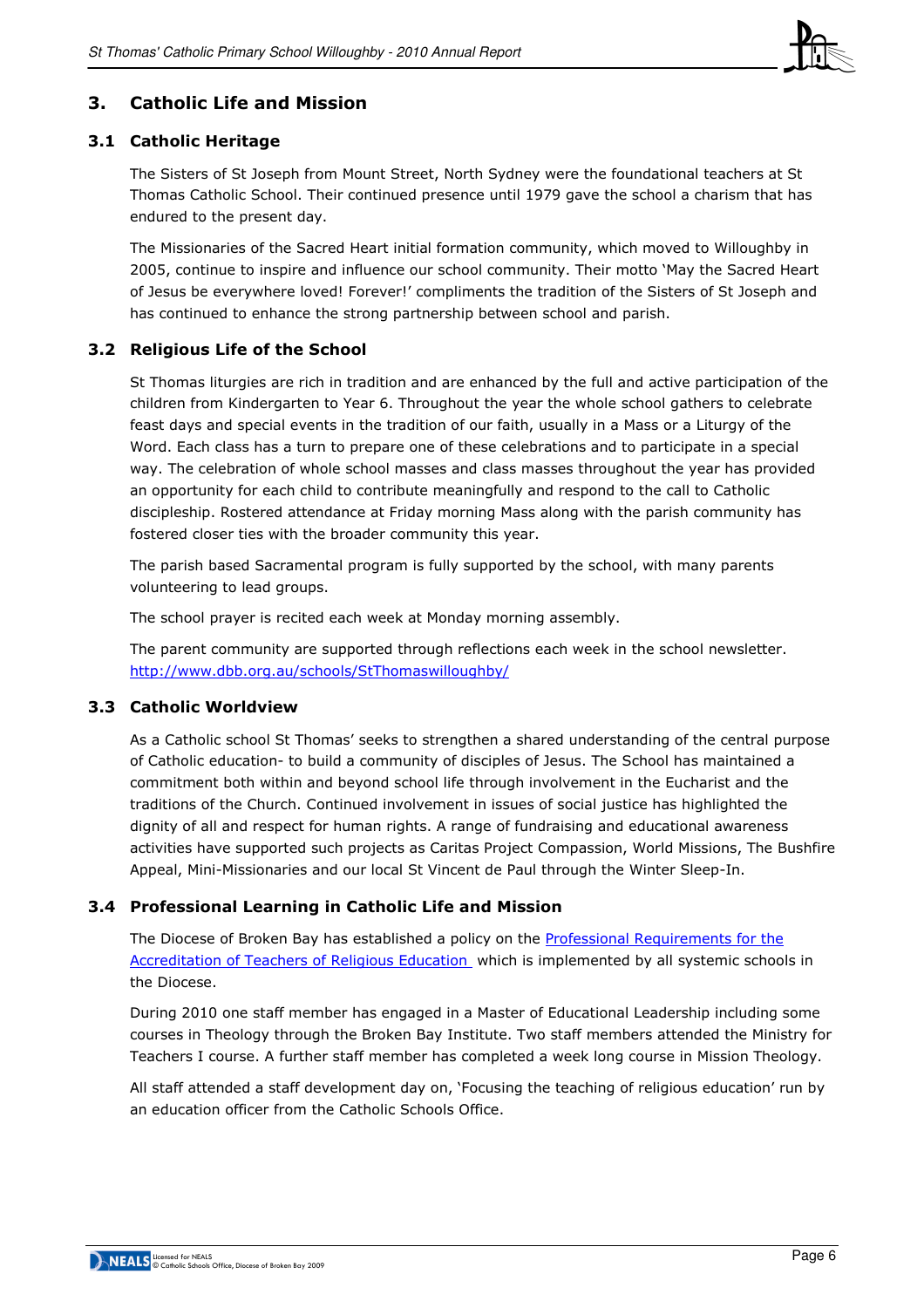

## 4. Pastoral Care

## 4.1 Diocesan Policies

The Diocese of Broken Bay has established Pastoral Care and Student Discipline Policies which are implemented by all schools in the Diocese.

The implementation of these policies is monitored by the Catholic Schools Office.

## 4.2 School Implementation of Diocesan Policy

Diocesan policies on Pastoral Care, Anti-Bullying and Anti-Harassment underpin all attention and responses to pastoral care issues at St Thomas.

In 2010 the school continued to implement the Positive Behaviour for Learning (PBL) program through continued teaching of procedures to students, teachers and parents via staff meetings, newsletters and the PBL committee which includes parents and staff.

## 4.3 Pastoral Care of Families

Both formal and informal support structures for families have been implemented where necessary throughout 2010. These have included referrals for individual counselling, group programs with a special focus (eg. Seasons For Growth, Cool Kids, Quirky Kids and the school's Language Project {The Language of Pragmatics – small group sessions}),

Practical community help such as meal rosters, prayer circles, car pools, clothing and financial assistance has been coordinated by the designated Parents' and Friends' Pastoral Care Co-ordinator and the Principal. In some instances families were linked to other support agencies within the local community such as counsellors, paediatricians, psychologists and Centacare.

Parent Education programs such as Triple P, Understanding the school Pastoral Care Policy and Supporting Your Child's Literacy Development have been well attended.

#### 4.4 Resolving Issues

The Diocese of Broken Bay has established a Complaints Handling Policy which is implemented by all schools in the Diocese.

The implementation of this policy is monitored by the Catholic Schools Office.

## 4.5 Occupational Health and Safety

Each school is required to implement and comply with the Diocesan School System Occupational Health and Safety Management System (OHSMS). This system reflects the current statutory requirements for OHS and complies with the Australian Standard for OHS Management Systems. The OHSMS adopted by the CSO for Broken Bay Systemic Schools has been designed to address general health, safety and welfare matters and also to take account of specific issues that apply to school communities. The management system supports the provision of a 'safe and supportive' environment for all students as well as taking into account the health, safety and welfare of staff, visitors and contractors to the school site.

Principals, in consultation with the relevant CSO personnel, are responsible for monitoring the school's compliance with OHS legislation and for the implementation of the management system in keeping with the Catholic Schools Office's Annual OHS Plan. External OHS system audits are conducted across a sample of schools each year to validate the implementation of the management system.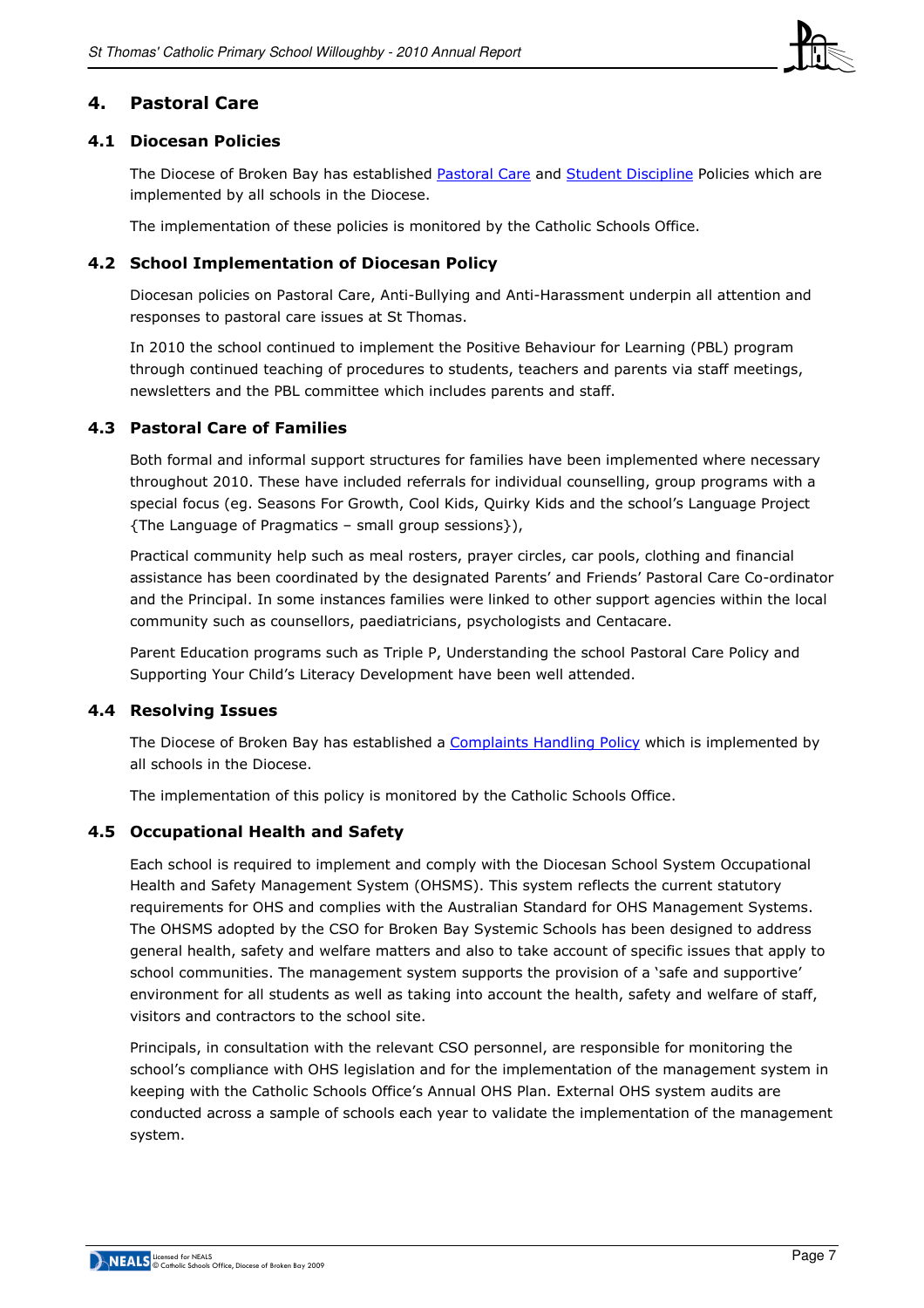

# 5. Excellence in Teaching and Learning

#### 5.1 Quality Teaching and Learning

The curriculum at St Thomas is underpinned by the Religious Education Curriculum which is central to student learning and is supported by a Positive Behaviour for Learning approach to student management.

In 2010 the focus for curriculum development was on Mathematics with a visiting specialist regularly meeting with a staff member to plan professional development meetings which focussed on identifying the needs of students using an individual clinical interview in the area of Mathematics.

A second major thrust in professional development focussed on the area of literacy in particular writing (grammar) and reading comprehension.

#### 5.2 Student Achievement

Students in Years 3 and 5 sat the National Assessment Program - Literacy and Numeracy (NAPLAN) in May this year. NAPLAN assessment results provide valuable information about student achievements in literacy and numeracy. Analysis of these results assists school planning and is used to support teaching and learning programs.

Several points should be noted:

- In Year 3, students placed in Band 1 are achieving below the national minimum standard. Students in Band 2 are achieving at the national minimum standard. Students in Bands  $3 - 6$ are performing at a standard deemed to be above the national minimum standard. Students in Bands 5 and 6 are "at proficiency".
- In Year 5 students in Band 3 are achieving below the national minimum standard. Students in Band 4 are achieving at the national minimum standard. Students in Bands  $5 - 8$  are performing above the national minimum standard. Students in Bands 7 and 8 are "at proficiency".
- Students who were exempted from any test were deemed not to have met the national minimum standard in that test area and are not included in band distributions.
- State data for band distributions is sourced from the School Measurement and Reporting Toolkit (SMART), developed by NSW Department of Education and Training. All national data and state figures for the percentage at or above national minimum are sourced from the NAPLAN summary report published by the Ministerial Council for Education, Early Childhood Development and Youth Affairs (MCEECDYA). All school data is sourced from SMART.
- In the 2010 cohort, there were 54 students in Year 3 and 26 students in Year 5.

Detail on school performance is provided in the following tables. Band distributions and percentages of students achieving at or above the national minimum standard are shown separately for Years 3 and 5. Additional information can also be accessed from the My School website (http://www.myschool.edu.au/).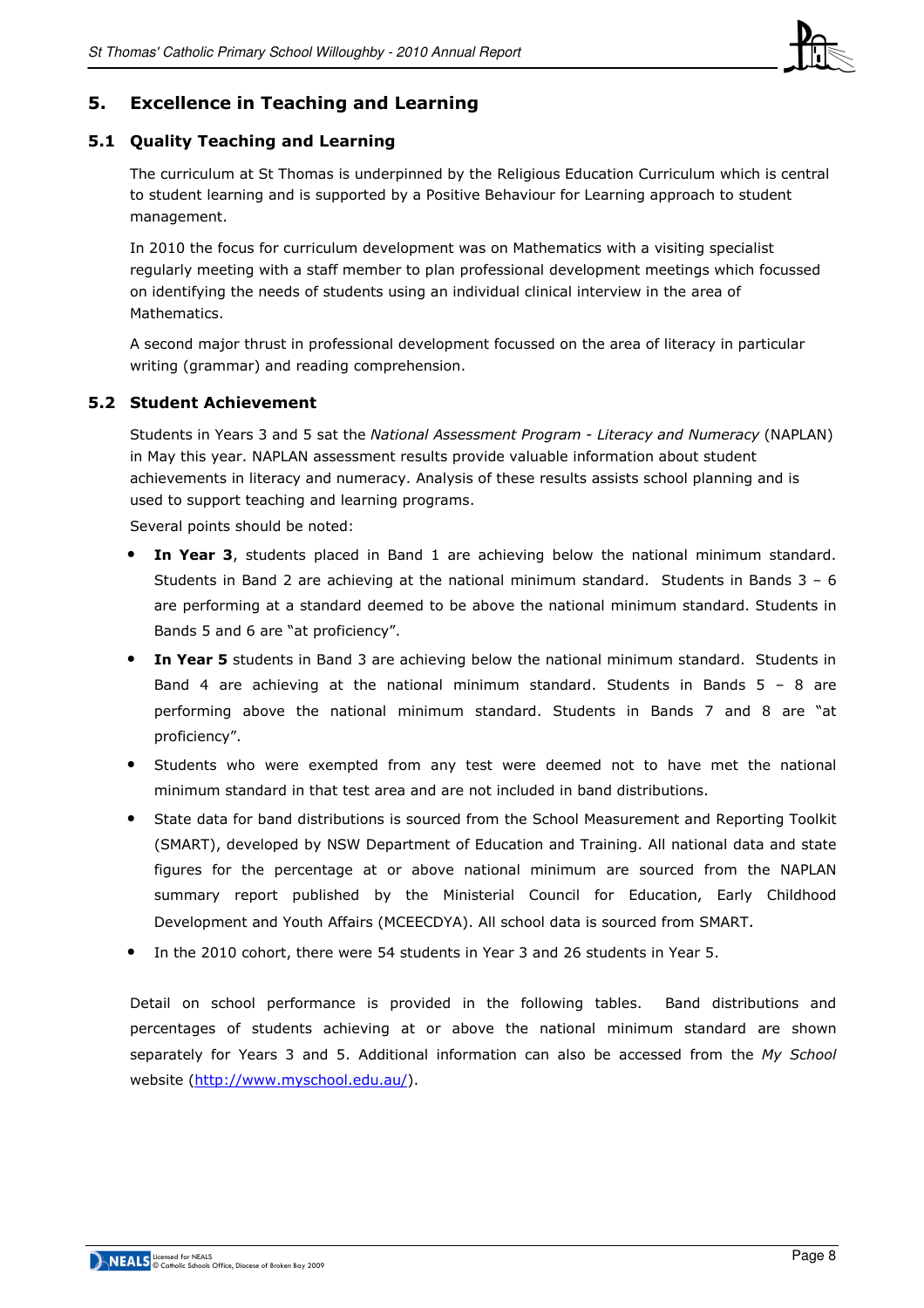

|                 |              | <b>Band</b><br>1 | Band<br>2      | Band<br>з | <b>Band</b><br>4 | <b>Band</b><br>5 | <b>Band</b><br>$6(+)$ | % at or<br>above<br>national<br>minimum |
|-----------------|--------------|------------------|----------------|-----------|------------------|------------------|-----------------------|-----------------------------------------|
| <b>Reading</b>  | State        | 4                | 10             | 15        | 24               | 20               | 28                    | 95                                      |
|                 | National     | $\overline{4}$   | 10             | 17        | 23               | 22               | 22                    | 94                                      |
|                 | School       | $\Omega$         | $\overline{4}$ | 6         | 26               | 26               | 39                    | 100                                     |
| Writing         | State        | $\overline{2}$   | 4              | 11        | 27               | 31               | 25                    | 97                                      |
|                 | National     | $\overline{2}$   | 5              | 13        | 30               | 30               | 17                    | 96                                      |
|                 | School       | $\mathbf{0}$     | 0              | $\Omega$  | 6                | 45               | 49                    | 100                                     |
| <b>Spelling</b> | State        | 4                | 9              | 18        | 24               | 25               | 21                    | 94                                      |
|                 | National     | $\overline{7}$   | 10             | 18        | 24               | 22               | 16                    | 91                                      |
|                 | School       | $\mathbf{0}$     | $\overline{4}$ | 13        | 20               | 37               | 26                    | 100                                     |
| Gr. & Punct.    | <b>State</b> | 6                | 9              | 13        | 19               | 25               | 29                    | 94                                      |
|                 | National     | 6                | 9              | 15        | 21               | 22               | 25                    | 92                                      |
|                 | School       | $\overline{2}$   | $\overline{2}$ | 6         | 15               | 24               | 52                    | 98                                      |
| <b>Numeracy</b> | <b>State</b> | 3                | 12             | 24        | 22               | 23               | 15                    | 95                                      |
|                 | National     | 4                | 11             | 23        | 28               | 20               | 12                    | 94                                      |
|                 | School       | 0                | $\overline{4}$ | 24        | 19               | 39               | 15                    | 100                                     |

#### Band Distributions (%) – Year 3

Consistent with past years the performance of Year 3 children at St Thomas in Bands 5 and 6 was significantly higher than both the State and National results in all areas. A distinct increase in the proportion of students attaining Band 6 in Writing and Grammar & Punctuation is to be celebrated. It should be noted that in Reading a larger than expected number of students achieved Band 5. It is our aim to identify the needs of students in Bands 4 and 5 and increase students' representation in Bands 5 and 6 in 2011.

Professional development has been provided for all teachers focussing on Reading, especially the explicit teaching of comprehension through the use of the 3H strategy, reciprocal teaching and visualising and verbalising.

During 2010 significant emphasis has been placed on identifying student needs in numeracy using a clinical interview which is a response to previous years' student performance. 2011 will see an emphasis on increasing attainment in Bands 5 and 6.

|                 |              | Band<br>$3(-)$ | <b>Band</b><br>4 | Band<br>5 | <b>Band</b><br>6 | <b>Band</b><br>7 | <b>Band</b><br>$8(+)$ | % at or<br>above<br>national<br>minimum |
|-----------------|--------------|----------------|------------------|-----------|------------------|------------------|-----------------------|-----------------------------------------|
| <b>Reading</b>  | State        | 7              | 13               | 24        | 22               | 16               | 17                    | 93                                      |
|                 | National     | 7              | 14               | 23        | 25               | 18               | 10                    | 91                                      |
|                 | School       | 0              | 12               | 12        | 31               | 27               | 19                    | 100                                     |
| Writing         | State        | 4              | 9                | 21        | 38               | 17               | 10                    | 95                                      |
|                 | National     | 5              | 11               | 27        | 31               | 17               | $\overline{7}$        | 93                                      |
|                 | School       | $\Omega$       | $\mathbf 0$      | 8         | 46               | 23               | 23                    | 100                                     |
| <b>Spelling</b> | State        | 5              | 11               | 22        | 27               | 24               | 12                    | 94                                      |
|                 | National     | 6              | 12               | 24        | 28               | 19               | 8                     | 92                                      |
|                 | School       | 0              | 12               | 12        | 35               | 27               | 15                    | 100                                     |
| Gr. & Punct.    | <b>State</b> | 6              | 11               | 20        | 18               | 28               | 17                    | 94                                      |
|                 | National     | 6              | 11               | 20        | 26               | 21               | 14                    | 92                                      |
|                 | School       | $\mathbf 0$    | $\overline{4}$   | 12        | 27               | 35               | 23                    | 100                                     |
| <b>Numeracy</b> | State        | 4              | 12               | 27        | 25               | 18               | 14                    | 95                                      |
|                 | National     | 5              | 13               | 26        | 28               | 17               | 9                     | 94                                      |
|                 | School       | $\overline{0}$ | 15               | 23        | 23               | 31               | 8                     | 100                                     |

#### Band Distributions (%) – Year 5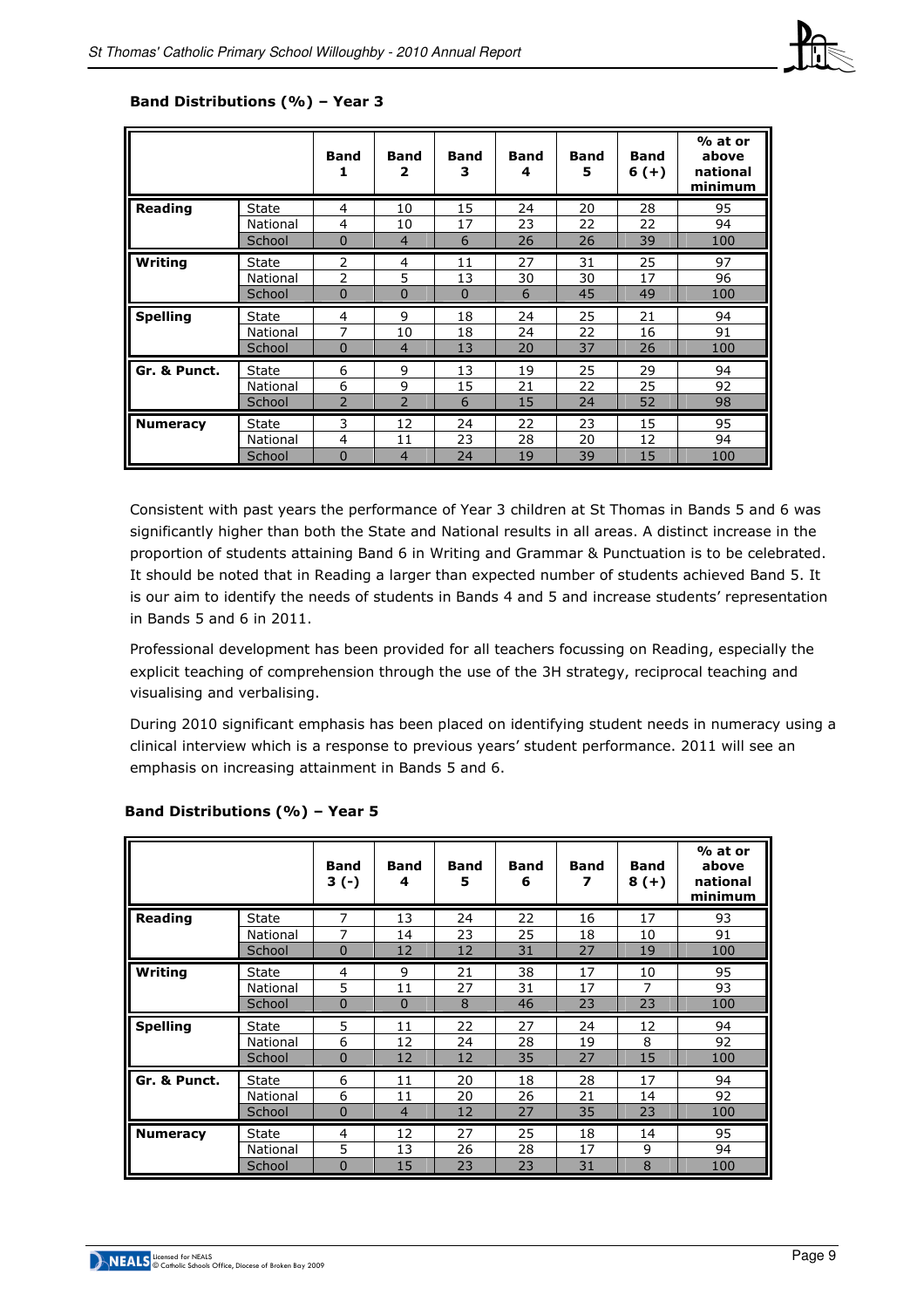

Consistent with past years the performance of Year 5 children at St Thomas in Bands 7 and 8 was significantly higher than both the State and National scores with the exception of numeracy. A distinct increase in the proportion of students attaining Bands 7 and 8 in Reading is to be celebrated. It should be noted that in Writing a larger than expected number of students achieved Band 6 which reduced the number of students in Band 7 and 8. It is our aim to identify the cause of this and develop programs to remediate this situation for these and future students.

All Year 5 students achieved at or above the national minimum.

Professional development has been provided for all teachers focussing on Reading, especially the explicit teaching of comprehension through the use of the 3H strategy, reciprocal teaching and visualising and verbalising.

During 2010 significant emphasis has been placed on identifying student needs in numeracy using a clinical interview it is anticipated that this will result in a reduction in students' performing in Bands 4 and 5 and a subsequent increase in students in Bands 6 – 8.

## 5.3 Extra Curricula Activities

Teaching and learning at St Thomas' is supported by a number of outside the classroom events. These include debating, public speaking, sporting events and a variety of school based lunchtime clubs.

## 5.4 Professional Learning

Teachers at St Thomas are committed to preparing students for the  $21<sup>st</sup>$  century. With this focus four staff attended the Leading Learning course, three staff attended the Literacy through Play for the Early Years Conference, eight staff attended the Origo and MANSW conferences in Numeracy Education and all staff attended two half day and two afternoon e-lit courses in Literacy Education.

School-based professional learning in 2010 has been embedded in Mathematics and literacy.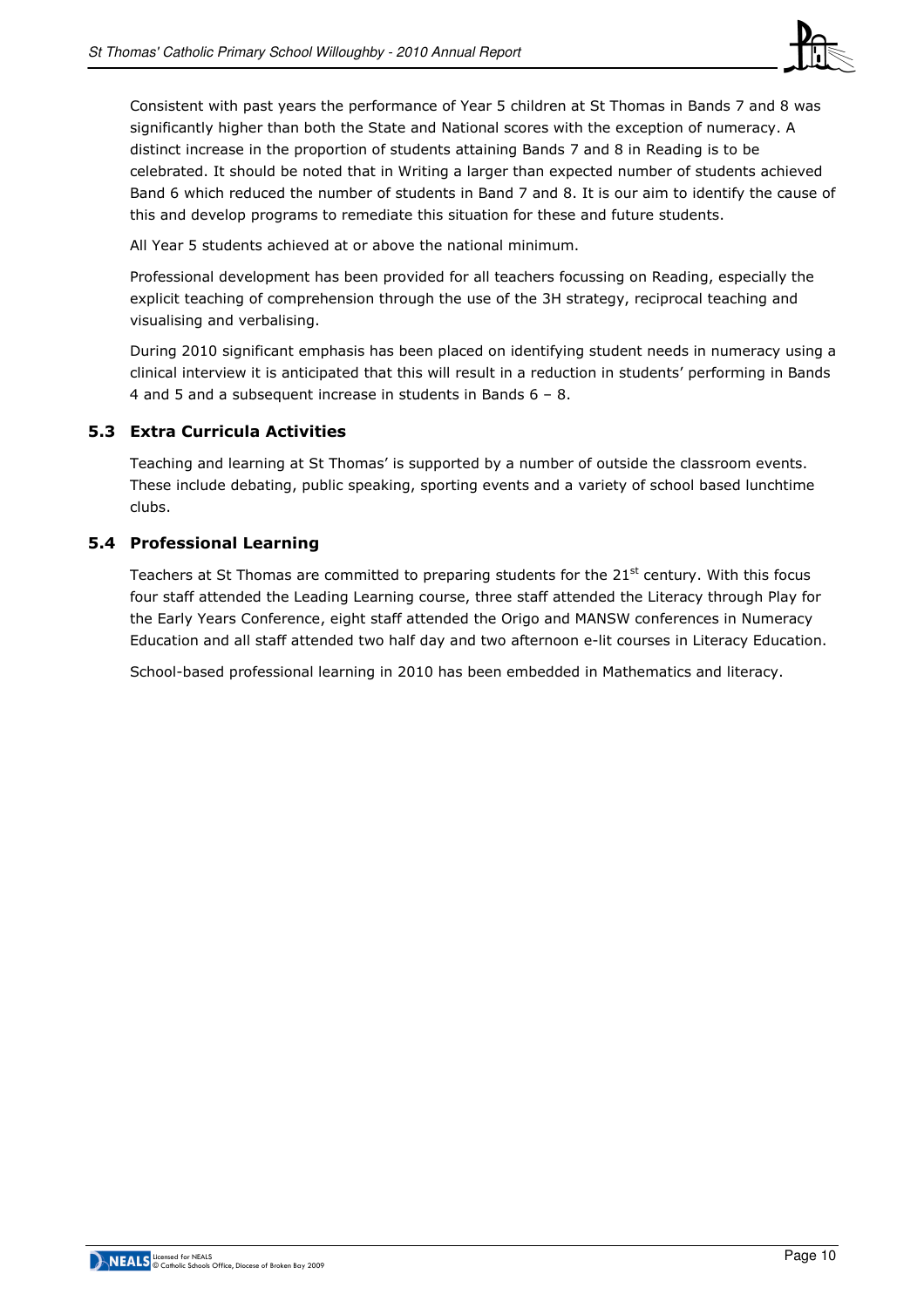

## 6. Strategic Initiatives

#### 6.1 2010 Priorities and Achievements

As a result of 2010 priorities St Thomas' staff have gained competence in using the clinical interview to identify developmental needs of students in Mathematics linked to syllabus based growth points.

Programming in the area of Religious Education was identified in the 2010 school review process as having significantly developed since the previous review in 2007. This has placed St Thomas in a strong position to implement the Diocesan assessment of Religious Education in 2011.

All classes are now equipped with interactive whiteboards and banks of laptop computers. There has been an increase in the use of the interactive resources with the support of the technology support teacher who is active in classrooms. From Term 2 the e-learning room was closed due to Building Education Revolution (BER) building work.

The school Literacy Plan was reviewed by staff and implemented from Term 3. Professional learning aimed at improving student outcomes in reading comprehension and writing was provided for all staff.

#### 6.2 2011 Priorities and Challenges

The school priorities for 2011 are to:

Increase the range of student leadership roles and initiatives within the school.

- Progressively program the learning of leadership skills from Kindergarten to Year 6.
- Define and implement leadership roles for Year 6 students.

Develop a whole school approach to student well-being.

- Identify student perceptions of well-being.
- Develop a committee to process and respond to data collected from students.
- Develop strategies to empower teachers and students to provide a nourishing and safe environment for all at St Thomas.

Inform the learning and teaching of numeracy through teacher and support staff understanding and use of clinical interviews to identify learning needs of students.

- Continue developing staff confidence in the use and analysis of clinical interviews.
- Develop programming in numeracy which reflects student needs as identified by the clinical interview data for each class.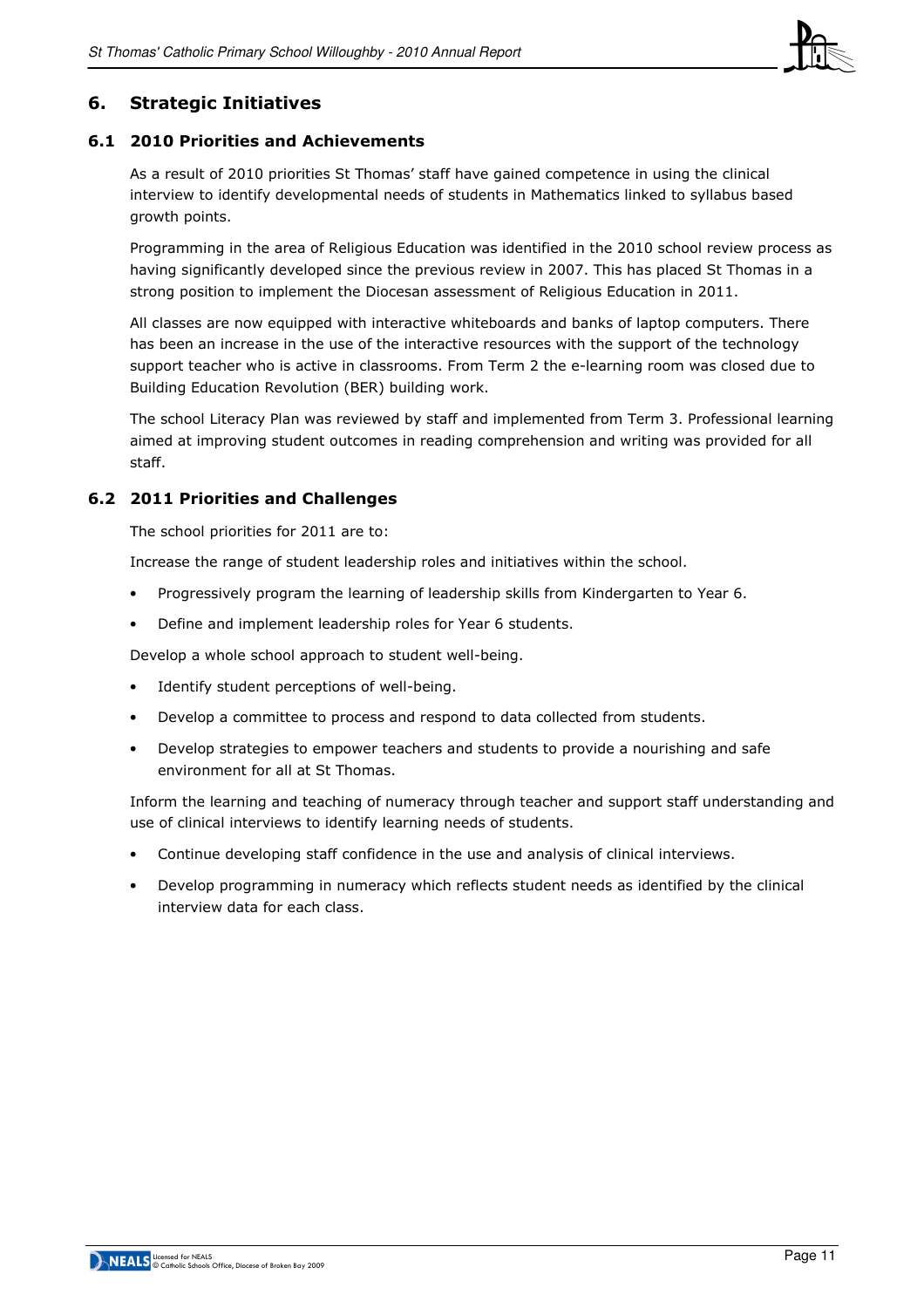

# 7. Parent Participation

## 7.1 Introduction

Parents are the first educators of children and this special role is acknowledged by the school as we build on the work of parents. There is a long tradition of parent involvement in the school community at St Thomas and this is supported by frequent communication between staff and parents, both formally and informally.

Throughout 2010 parents gave generously of their time to support school initiatives, run functions, and to assist teachers.

The P&F worked tirelessly to support the principal and the staff, organising a number of functions to encourage community building, including the annual Art and Craft Show which is the major fundraising event for the school.

Parent literacy helpers were trained through participation in a four week course in Term 2, 2010.

Additional information can be found on our website at www.dbb.org.au/schools/stthomaswilloughby

## 7.2 Parent Satisfaction

Research Australia Development & Innovation Institute made available a satisfaction survey to all parents in Term 3, 2010. One hundred and eight parents responded to the survey.

Parents expressed a very high degree of satisfaction in the school's provision of a sound faith filled and respectful environment for students and families although data indicated that further work needs to be carried out in reaching out to families who do not currently participate in the faith community.

In the area of Curriculum, Teaching and Learning parents indicated high levels of satisfaction with staff use of data to inform learning, delivery of literacy and numeracy education and the use of technology in the provision of education. Data indicated that further work needs to be done to make public the many programs provided by the school to meet the diverse needs of students and to identify areas in which parents feel improvements could be made.